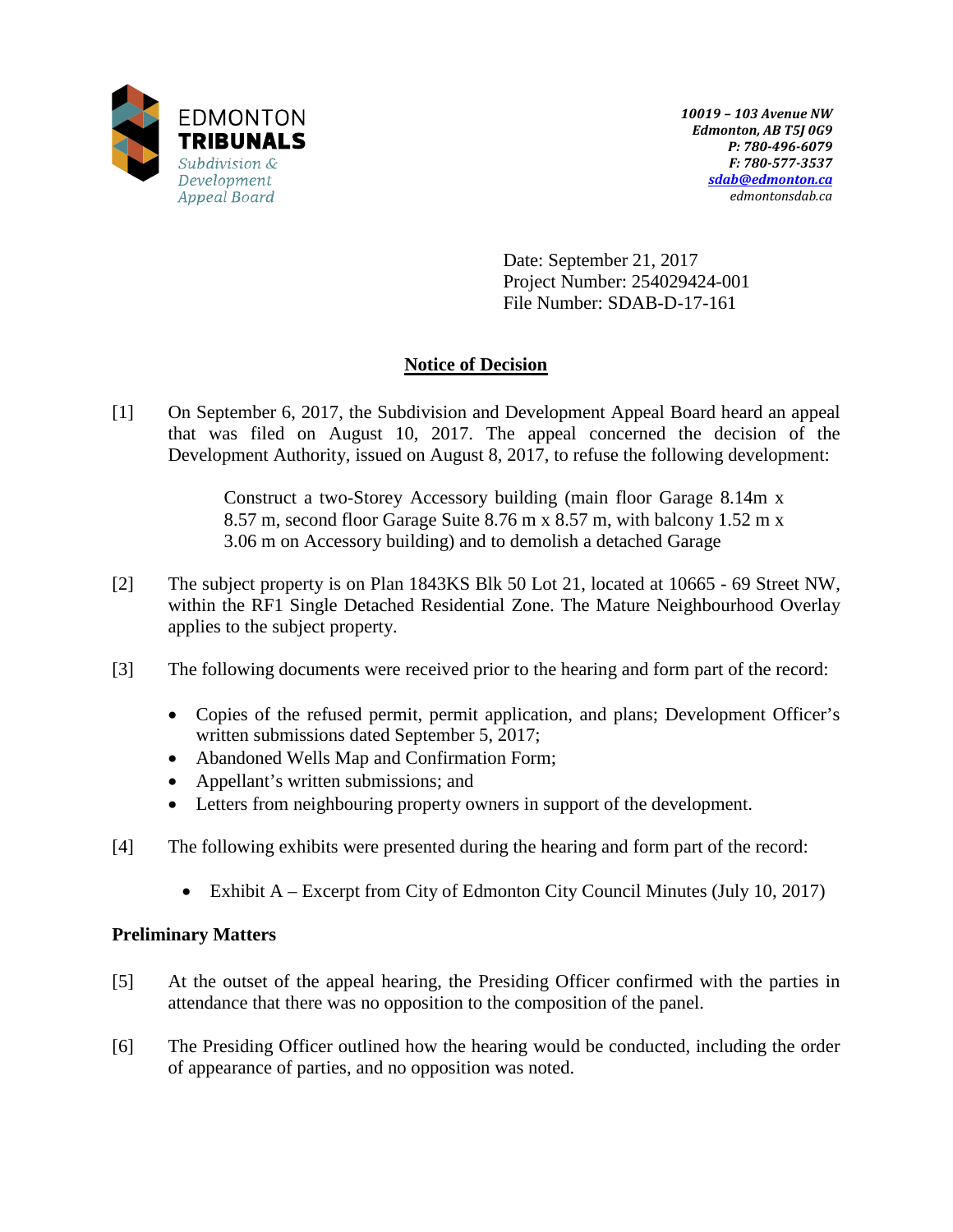- [7] The appeal was filed on time, in accordance with section 686 of the *Municipal Government Act*, RSA 2000, c M-26.
- [8] The Presiding Officer noted that amendments to the *Edmonton Zoning Bylaw* in effect as of September 1, 2017, had a direct effect on this proposal. Although the Applicant had filed under the old bylaw provisions, the Board was required to hear this appeal under the new regulations as this was the bylaw in effect as of September 1, 2017.
- [9] The bylaw amendments eliminated the Height variances, but the plans then indicated that four other variances were needed under the amended bylaw:
	- a) Section 87(19) requiring a covered entrance feature over the main door;
	- b) Section 87(15) requiring privacy screening for the proposed balcony;
	- c) Section 87(4) requiring a maximum total Floor Area of 120 square metres; and
	- d) Section 87(5)(d) requiring a maximum Second Storey Floor Area of 50 square metres.

#### **Summary of Hearing**

- *i) Position of the Appellant, Insulated Panel Kits Inc.*
- [10] The Appellant was represented by Mr. R. Laplante. He was accompanied by the property owners Ms. J. Schlender and Mr. G. Schlender.
- [11] Ms. Schlender stated that she was not advised until the day of the hearing that the application would be reviewed by the Board based on new bylaws in effect as of September 1, 2017. Mr. Schlender did attend a meeting where there was some discussion about amending the floor area regulations governing Garage Suites, but the majority of people in attendance did not support the proposed amendment.
- [12] Ms. Schlender submitted Exhibit "A", an excerpt from the July 10, 2017 City Council meeting minutes. The minutes indicate that although Bylaw 18115 was passed on that same date, Council sought further information regarding Garage Suite regulations, including "maintaining the maximum 2nd storey floor area for dwelling space in mature and established zones at 60m2". This information was to be presented to the Urban Planning Committee in June 2018.
- [13] The Presiding Officer explained that pursuant to the *Municipal Government Act*, the Board's decision must comply with the land use bylaw in effect, which now include the amended regulations governing Garage Suites. Several options were therefore available to the Appellant and the property owners: first, they may wish to withdraw their appeal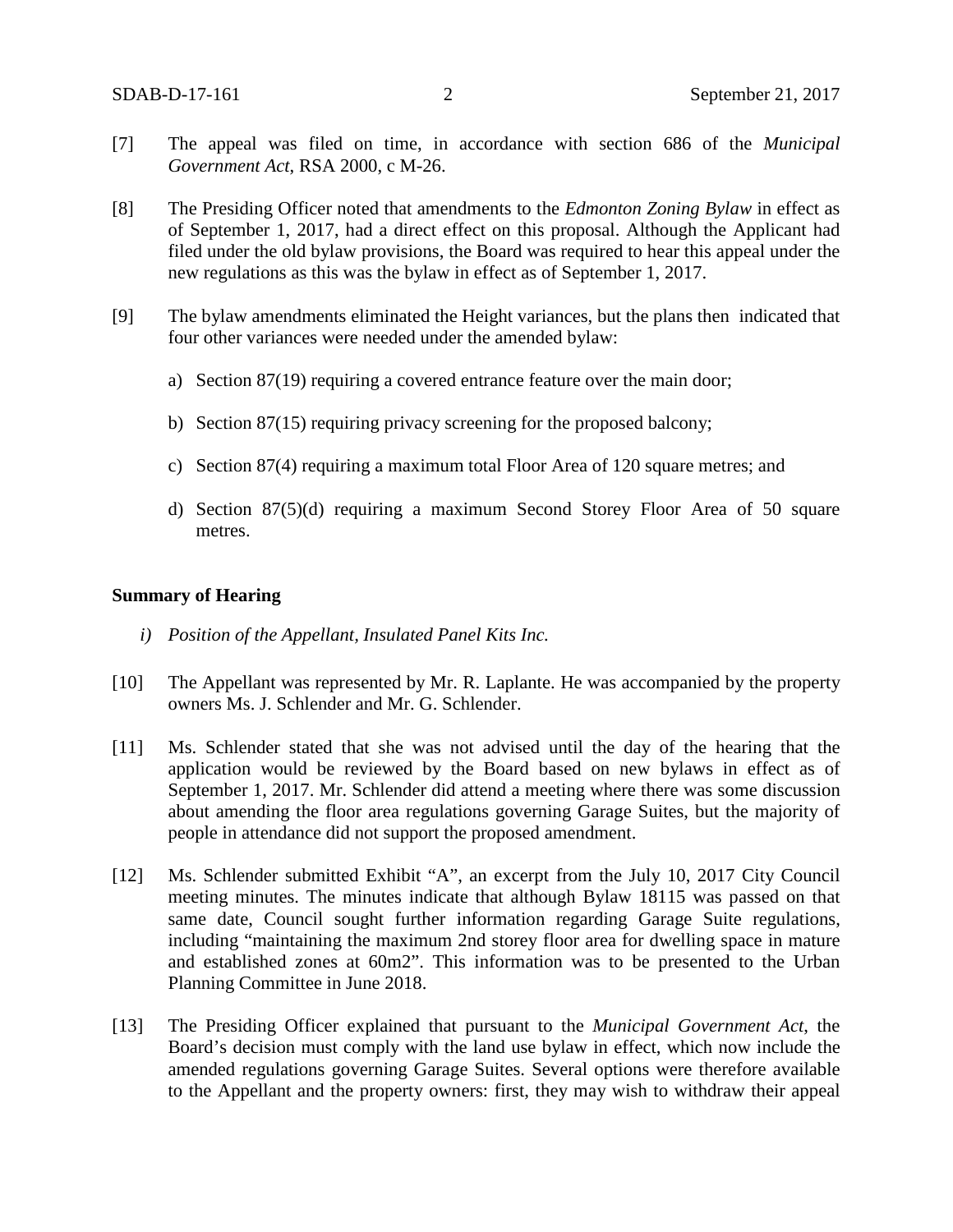and submit a completely new Garage Suite application that would comply with the amended bylaw; second, they may request a postponement of the subject hearing, which would afford them the opportunity to prepare appeal materials and submissions based on the new bylaw, or continue with this hearing.

- [14] The Appellant and the property owners declined to exercise either of the first two options, as they wished to build the Garage Suite this fall, and expressed their preference to proceed with the hearing.
- [15] Ms. Schlender then reviewed her written submissions, which included background information about her community involvement and reasons for proposing the Garage Suite, namely that the old Garage must be replaced and they would like the potential to obtain some rental income.
- [16] Regarding the specific reasons listed by the Development Officer for refusing the application, she made the following submissions:
	- a) Sunshadowing would mostly occur in the summer and would not be significant.
	- b) The design complies as much as possible with the regulations under the old bylaw, with the exception of Height. However, the Height deficiency was mainly a result of the existing low cottage roof of the principal Dwelling, which based on the old regulations, limits the Height of any Accessory building.
	- c) There are two existing Garage Suites in the neighbourhood, one of which was approved six lots down from the subject property.
	- d) The interior stairway was preferred to an external one, as the latter would have presented both safety concerns for the tenant during icy conditions and privacy impacts on the neighbouring property whenever a tenant entered or exited the suite.
- [17] Upon questioning by the Board, the Appellant indicated that the front entry will not extend further than the second Storey balcony, and would be integrated with the front façade. If necessary, an overhang to the Garage Suite entrance to provide additional cover is possible, but would result in a projection of three to four feet towards the rear lane.
- [18] If the proposed development were altered to comply with the new regulations governing floor area, the liveability of the second floor Dwelling would be altered significantly. The first floor would have to be enlarged to compensate for the reduced second storey space, and additional costs would be incurred. The Appellant stressed that the current design, which makes use of rooflines for articulation, was created specifically to minimize impact on abutting lots.
- [19] Regarding the recommended conditions of the Development Officer, the Appellant stated that privacy screening should not be required, as the proposed second storey balcony faces the rear lane. However, they would be prepared to accept such a condition to obtain an approved permit.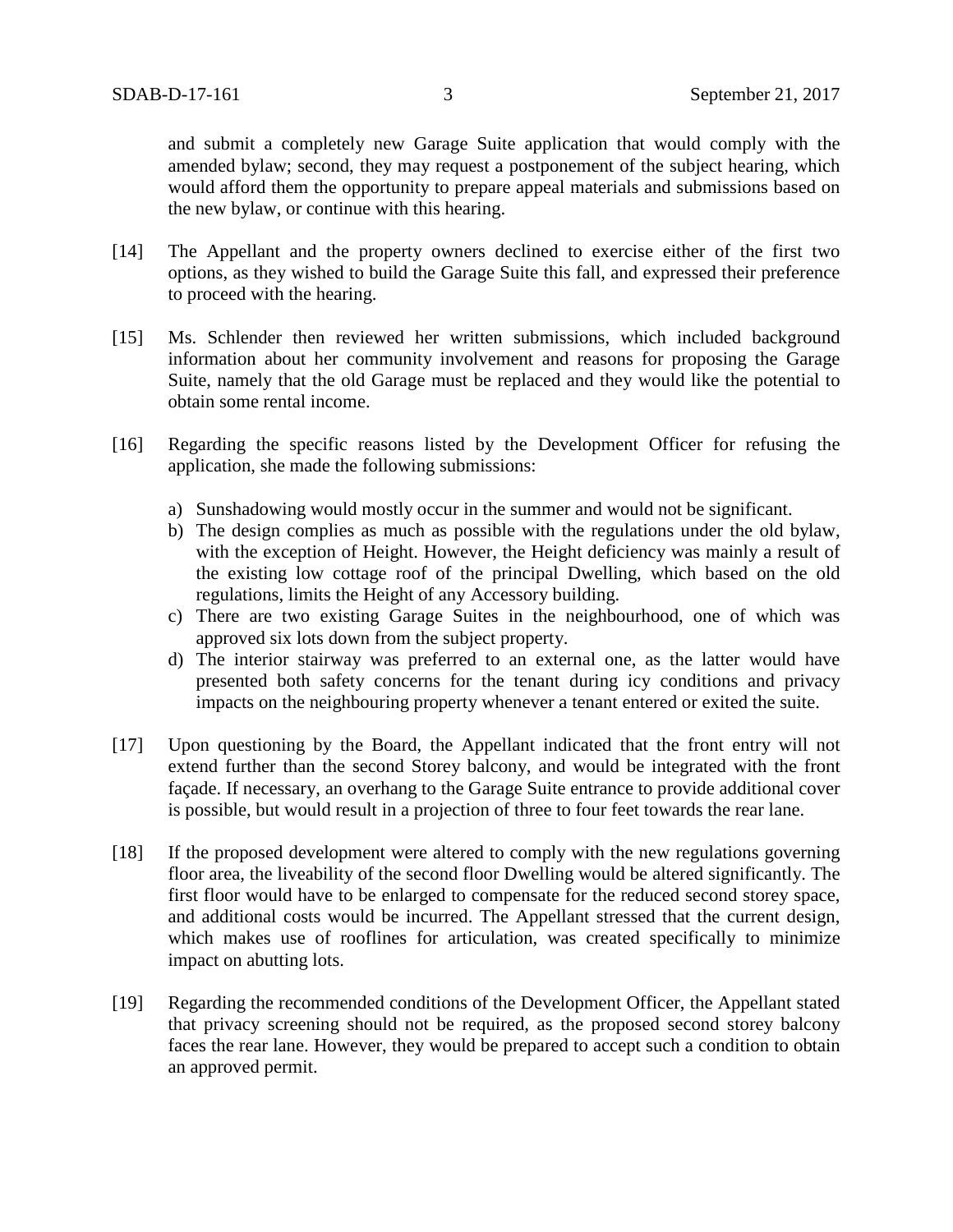- [20] The Appellants stated that if necessary they would comply with both the covered entryway and the privacy screening requirements.
	- *ii) Position of the Development Authority*
- [21] The Development Authority was represented by Mr. B. Liang.
- [22] During the initial review, he informed the Applicant that the proposed development would be refused because of the Height variance, as Development Officers have no authority to vary Height. He also notified the Applicant that due to the timelines in rendering a refusal decision, setting an appeal date and obtaining a Board decision, it could be possible that the development would have to be reviewed based on the amended regulations.
- [23] Mr. Liang confirmed that with the new amendments, the following variances would be required:
	- a) Total floor area now exceeds the maximum allowable by seven square metres. However, this additional seven square metres is the result of the interior stairwell being included in the calculation. Since the stairwell is located outside the second storey Dwelling, it is not included as part of the floor area calculation for the second storey.
	- b) Second storey floor area now exceeds the maximum allowable by 10 square metres. The entire liveable space is located on the second floor at 60 square metres. However, if the liveable space were to be divided between both the second and ground floors, the maximum allowable space would actually be 75 square metres.
- [24] No Height variance is now required due to the amended regulations. He noted that the proposed design and siting of the proposed development reduces impact and massing on neighbouring properties as much as possible.
- [25] To the north, the building is set back 3.6 metres, which reduces or minimizes the sunshadow effect. Any shadow would generally be cast northward and land on the shed and grassy area of the neighbour's property to the north. Toward the south, the neighour's garage separates the proposed Garden Suite from the neighbour's amenity space. The neighouring property owner would therefore see their own garage before they can see the subject development. The neigbouring properties abutting the remaining property lines will be facing frosted windows, so there will be minimal privacy impacts.
- [26] His written report also made note of other applicable regulations, such as privacy screening and covered entrance features. However, in his view, the privacy screening is not necessary in this case. The purpose of privacy screening is to mitigate potential overlook and impact upon neighbouring private amenity areas. However, the proposed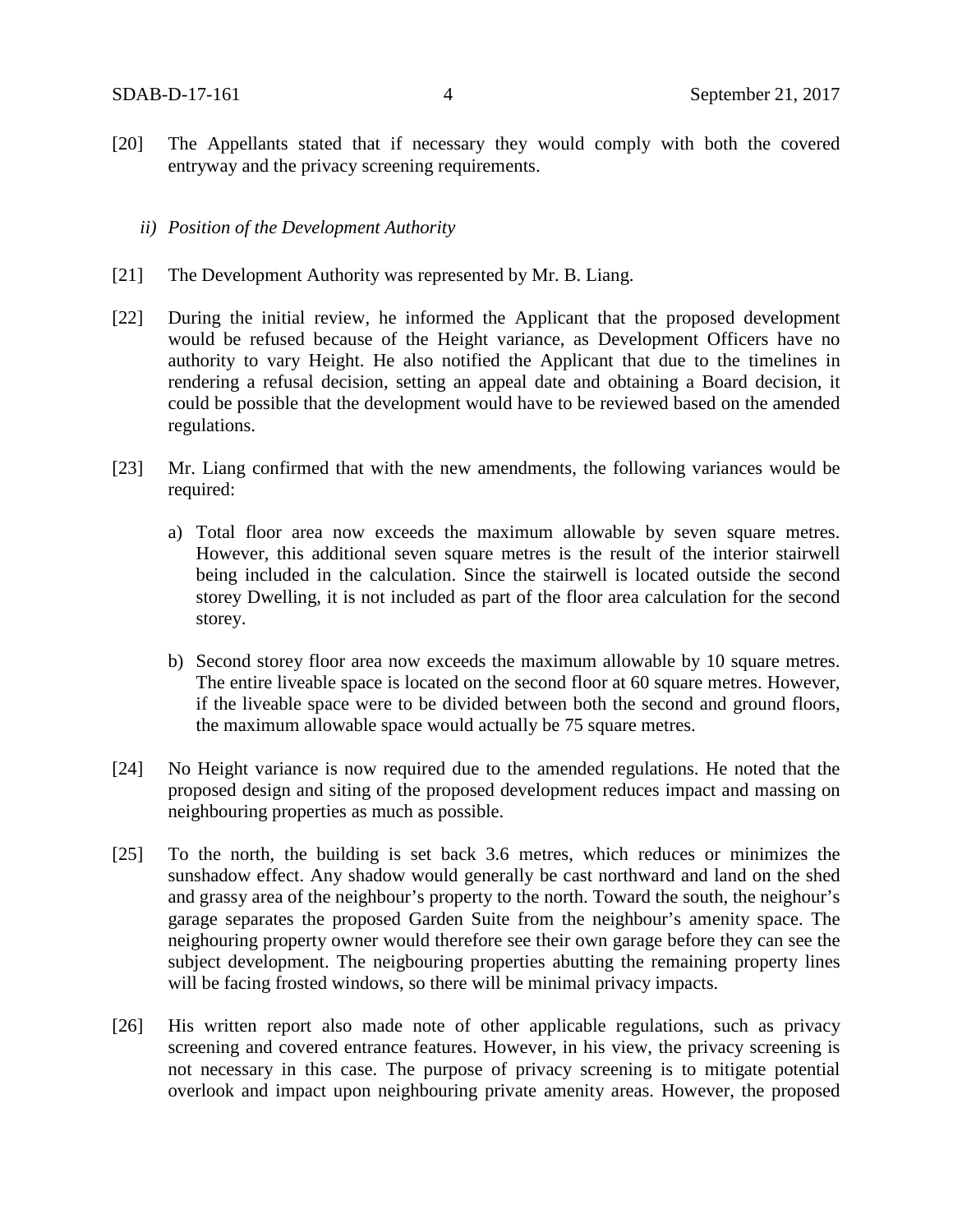balcony overlooks the rear driveway of the south abutting lot, so there is no actual privacy impact caused by the balcony.

[27] The covered entrance feature would enhance the aesthetics of the building, but in his view, the front elevation is visually interesting from the laneway. Furthermore, given the unique circumstances surrounding this development and the timing of bylaw amendments, a variance to this regulation would be appropriate. That being said, should the Board require the front entrance feature, the current total site coverage is about 30%, while the maximum allowable is 40%. As such, there should be no issue with any proposed front entrance projection.

### *iii) Rebuttal of the Appellant*

[28] The Appellant emphasized that the development would not benefit from building out the at-grade portion of the Garage Suite simply to reduce the second floor Dwelling space by 10 square metres. That 10 square metres amounts to a huge impact on the interior liveable space with minimal impact on the exterior of the structure viewed from the laneway.

### **Decision**

- [29] The appeal is ALLOWED and the decision of the Development Authority is REVOKED. The development is GRANTED as applied for to the Development Authority, subject to the following CONDITIONS:
	- 1. This Development Permit authorizes the construction of a two-storey Accessory building, with a main floor Garage (8.14 m x 8.57 m) and a Garden Suite (8.76 m x 8.57 m) with a 1.52 m x 3.06 m balcony and the demolition of the existing Accessory Building (rear detached Garage). The development shall be constructed in accordance with the stamped and approved drawings.
	- 2. WITHIN 14 DAYS OF APPROVAL, prior to any demolition or construction activity, the applicant must post on-site a development permit notification sign (Section 20.2).
	- 3. Immediately upon demolition of the building, the site shall be cleared of all debris.
	- 4. The maximum Height of the Garden Suite shall be 6.5 m (Section 87.3.a).
	- 5. The Façade facing the lane shall have exterior lighting (Section 87.18).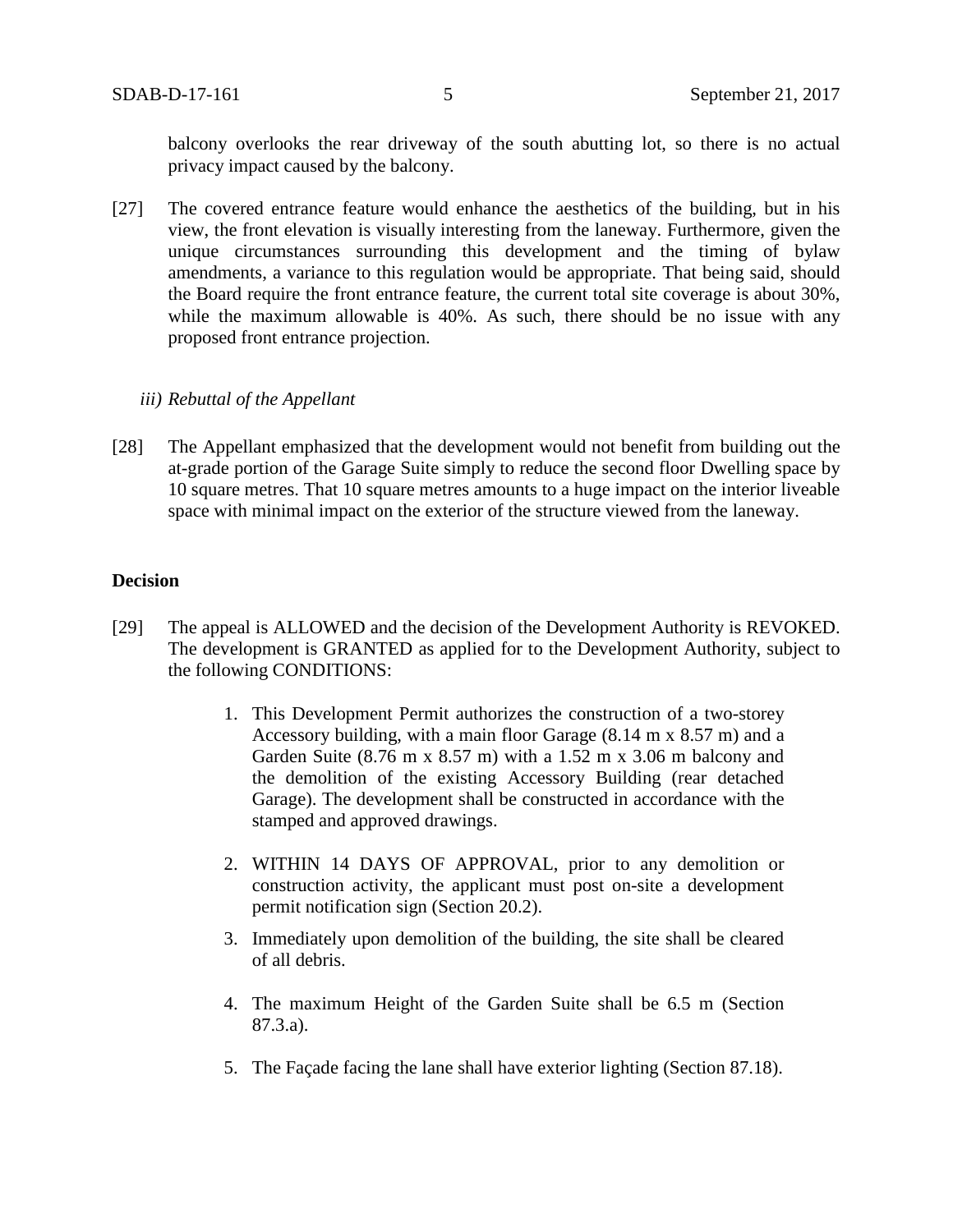- 6. Only one of a Secondary Suite or Garden Suite may be developed in conjunction with a principal Dwelling (Section 87.21).
- 7. Notwithstanding the definition of Household within this Bylaw, the number of unrelated persons occupying a Garden Suite shall not exceed three (Section 87.22).
- 8. A Garden Suite shall not be allowed within the same Site containing a Group Home or Limited Group Home, or a Major Home Based Business and an associated principal Dwelling, unless the Garden Suite is an integral part of a Bed and Breakfast Operation in the case of a Major Home Based Business (Section 87.23).
- 9. A Garden Suite shall not be subject to separation from the principal Dwelling through a condominium conversion or subdivision.
- 10. A minimum of two parking spaces shall be used for the purpose of accommodating the vehicles of residents in connection with the Single Detached House or the Garage Suite (Section 54.1.2.a, Section 54.2.1.a).
- [30] In granting this development, the following VARIANCES to the *Edmonton Zoning Bylaw* are allowed:
	- 1) Section 87(19) requiring a covered entrance feature over the main door is waived.
	- 2) Section 87(15) requiring privacy screening for the proposed balcony is waived.
	- 3) Section 87(4) is varied to permit the Floor Area of the Garden Suite to be 127 square metres instead of 120 square metres.
	- 4) Section 87(5)(d) is varied to permit the second Storey Floor Area of the Garden Suite's Dwelling space to be 60 square metres instead of 50 square metres.

### **Reasons for Decision**

- [31] The proposed development is for a Garage Suite, which is deemed a Garden Suite under section 3.2(1)(i) of the *Edmonton Zoning Bylaw* and is a Permitted Use within the RF1 Single Detached Residential Zone.
- [32] The Appellant filed an application for the subject development on June 6, 2017. City Council subsequently passed Bylaw 18115 on July 10, 2017, which amended regulations pertaining to Garden Suites and Garage Suites. However, these amendments were to be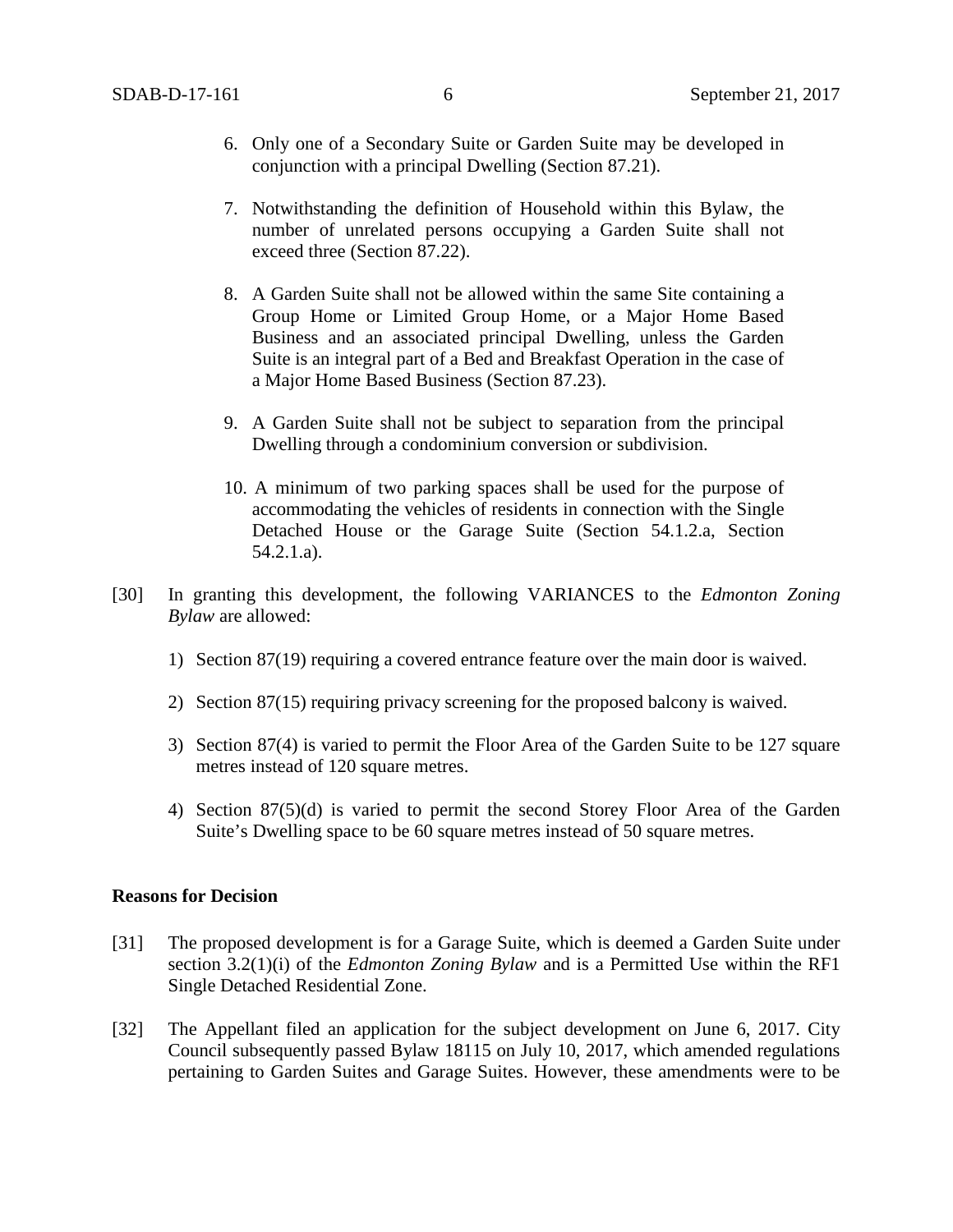effective on September 1, 2017. The Development Authority issued its decision to refuse the application on August 8, 2017 based on the pre-amended regulations.

- [33] The Appellant filed an appeal to this Board on August 10, 2017, and in accordance with section 686(2) of the *Municipal Government Act,* an appeal hearing was scheduled within 30 days of receipt of the Appellant's notice of appeal. This hearing was accordingly held on September 6, 2017, at which time the amended regulations passed under Bylaw 18115 were in effect. Under section 687(3)(a.1), "In determining an appeal, the subdivision and development appeal board must comply with… the land use bylaw in effect".
- [34] One of the property owners had attended a public meeting in which these amendments were discussed, and the other property owner referenced City Council Meeting Minutes dated July 10, 2017, the date that Bylaw 18115 was passed. The Board also accepts the submission of the Development Officer that he provided notice to the Appellant that the Board's decision would likely be based on the amended regulations, due to the statutory timelines as set out in paragraphs 28 and 29, above.
- [35] The Board recognizes that although the Appellant and property owners were aware of upcoming amendments, neither were fully cognizant that the Board's decision would be based on the amended regulations. However, the Board obtains its jurisdiction from the *Municipal Government Act,* and therefore must review the subject application based on the land use bylaw now in effect, pursuant to section  $687(3)(a.1)$ .
- [36] Under the pre-amendment regulations, the proposed development required two variances related to Height regulations. Subsequent to Bylaw 18115, the development now complies with the amended Height regulations for Garage Suites, but four other variances are now required.
- [37] First, under section 87(19), Garden Suites are required to have a covered entrance feature over the main door. The Board has determined that this regulation may be waived, as the proposed Garage Suite faces the laneway and is set further back, thus minimizing the impact upon adjacent neighbours. The Board also accepts the Development Officer's submission that the front façade is already aesthetically pleasing without the covered entrance feature.
- [38] Second, section 87(15) requires privacy screening for Platform Structures greater than one metre above Grade, such as the proposed second floor balcony. The purpose of this regulation is to reduce overlook into Abutting properties. The Board has determined that this regulation may be waived for the following reasons:
	- a) The balcony faces the rear laneway and privacy screening, if necessary, would only be required on the sides of the balcony to reduce overlook into the two Abutting properties.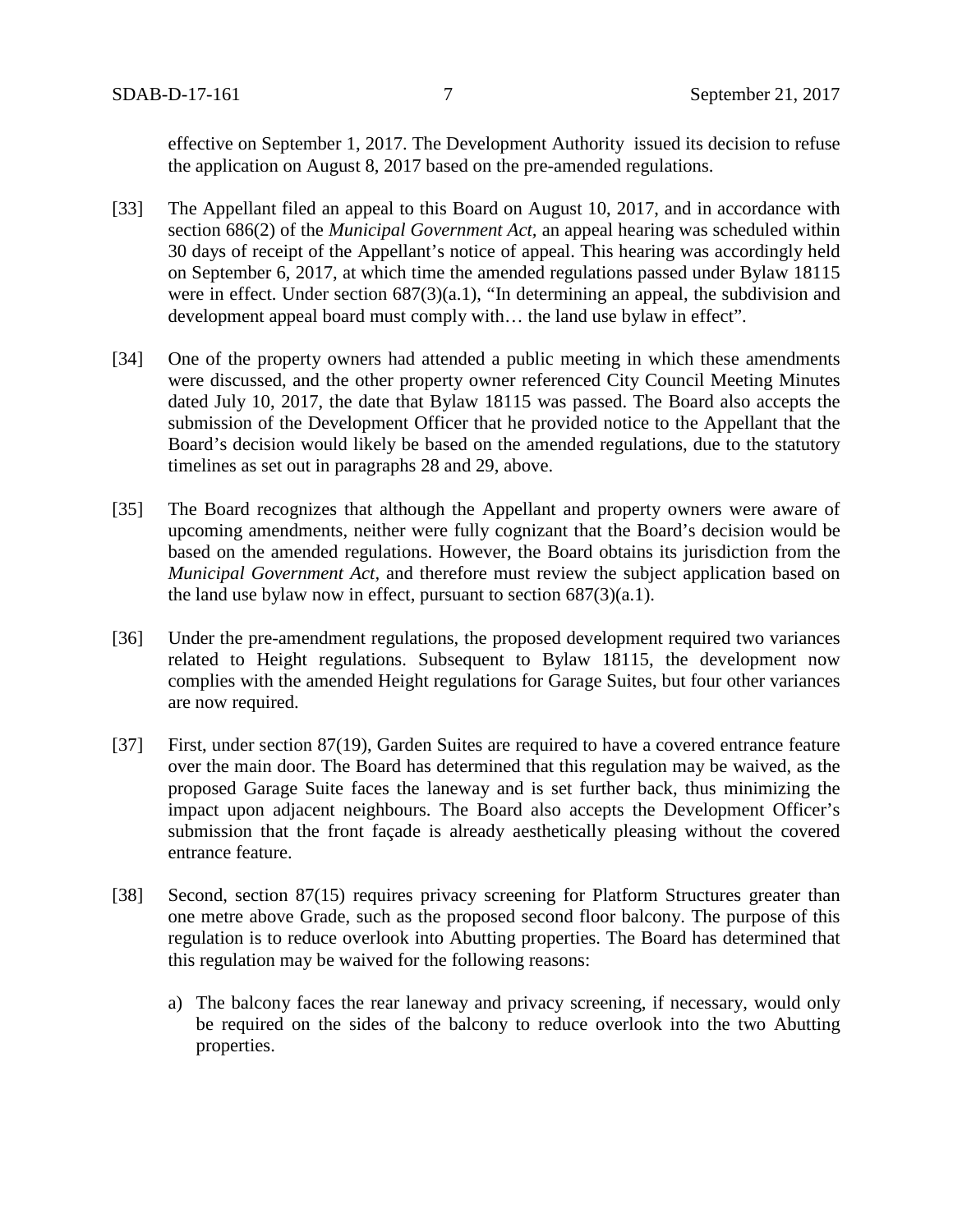- b) However, the balcony is 1.2 metres from the south property line (where a drive and garage abut it on the adjacent property) and faces the Driveway to the detached garage of the neighbouring property to the east. The proposed balcony therefore does not overlook any private Amenity Area of neighbouring properties.
- [39] The two remaining variances relate to Floor Area. Under section 87(4), the maximum total Floor Area for a Garden Suite is 120 square metres. The proposed development is 127 square metres. Section 87(5)(d) also requires that the maximum second Storey Floor Area for Dwelling space be 50 square metres. The proposed development will have a second Storey Dwelling space of 60 square metres.
- [40] The Board grants the required variances to the Floor Area regulations for the following reasons:
	- a) By having the roof ridge in the middle of the building, the massing effect upon adjacent neighbours is minimized.
	- b) As there is a 3.6 metre setback from the north property line; both potential massing and sunshadow effect upon the northern neighbour will also be minimized.
	- c) The Garden Suite faces the Driveway of the property to the east and is adjacent to the detached Garage of the property to the south. Any impacts upon these properties will be minimized.
- [41] The Appellant has complied with all other regulations. The Board also notes that the property owners consulted with neighbours and obtained letters of support from both the neighbours to the north and south. Additional neighbours to the north, south and across the lane were also consulted, as were community league members. No objections were noted.
- [42] For the above stated reasons, the Board finds that the proposed development will not unduly interfere with the amenities of the neighbourhood, nor materially interfere with or affect the use, enjoyment or value of neighbouring parcels of land.

Patricia L. Janes.

Patricia Jones, Presiding Officer Subdivision and Development Appeal Board

Board Members Present: Mr. M. Young; Ms. E. Solez; Ms. L. Gibson; Mr. K. Hample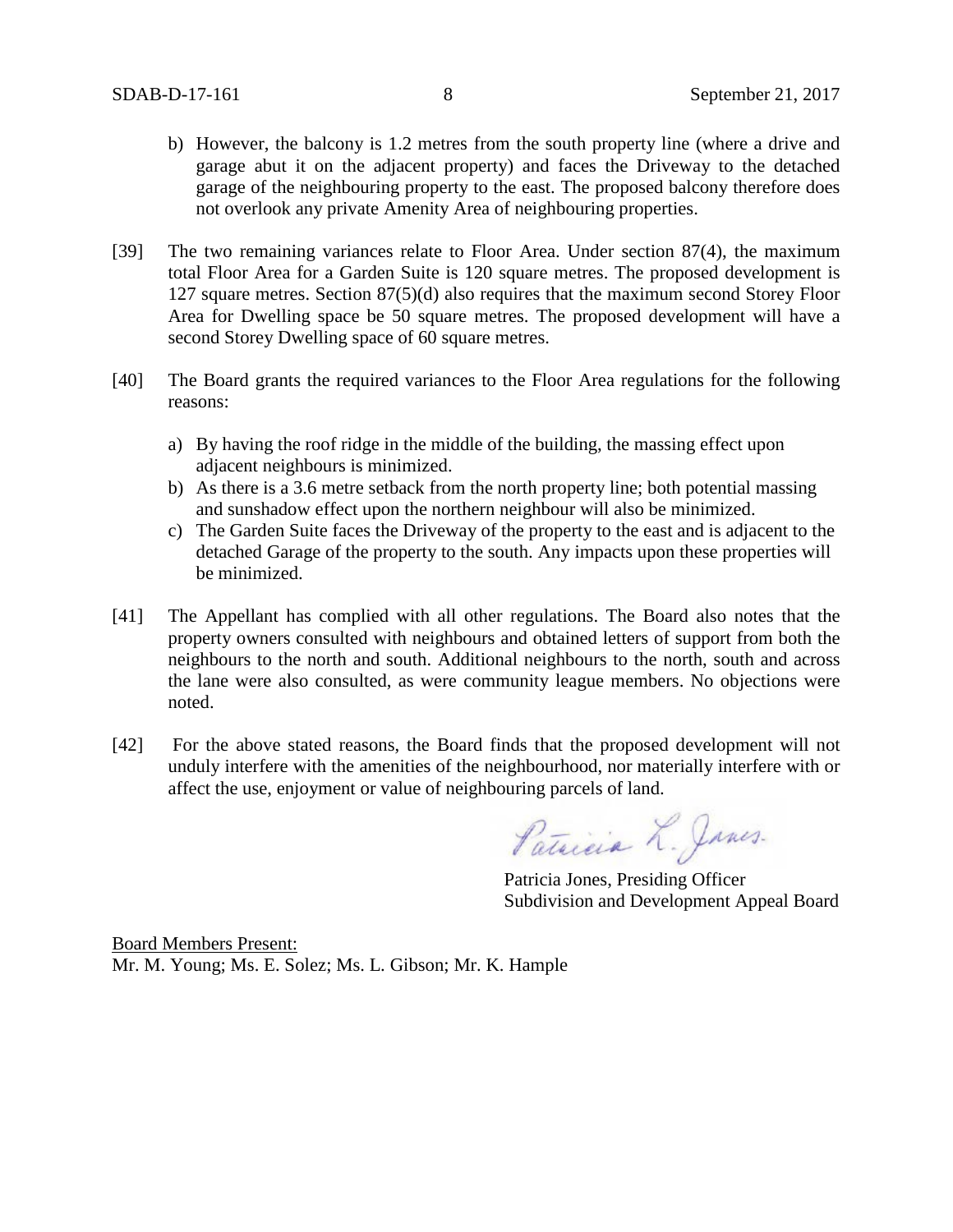## **Important Information for the Applicant/Appellant**

- 1. This is not a Building Permit. A Building Permit must be obtained separately from the Sustainable Development Department, located on the 2nd Floor, Edmonton Tower, 10111 – 104 Avenue NW, Edmonton, AB T5J 0J4.
- 2. Obtaining a Development Permit does not relieve you from complying with:
	- a) the requirements of the *Edmonton Zoning Bylaw*, insofar as those requirements have not been relaxed or varied by a decision of the Subdivision and Development Appeal Board,
	- b) the requirements of the *Alberta Safety Codes Act*,
	- c) the *Alberta Regulation 204/207 – Safety Codes Act – Permit Regulation*,
	- d) the requirements of any other appropriate federal, provincial or municipal legislation,
	- e) the conditions of any caveat, covenant, easement or other instrument affecting a building or land.
- 3. When an application for a Development Permit has been approved by the Subdivision and Development Appeal Board, it shall not be valid unless and until any conditions of approval, save those of a continuing nature, have been fulfilled.
- 4. A Development Permit will expire in accordance to the provisions of Section 22 of the *Edmonton Zoning Bylaw, Bylaw 12800*, as amended.
- 5. This decision may be appealed to the Alberta Court of Appeal on a question of law or jurisdiction under Section 688 of the *Municipal Government Act*, RSA 2000, c M-26. If the Subdivision and Development Appeal Board is served with notice of an application for leave to appeal its decision, such notice shall operate to suspend the Development Permit.
- 6. When a decision on a Development Permit application has been rendered by the Subdivision and Development Appeal Board, the enforcement of that decision is carried out by the Sustainable Development Department, located on the 2nd Floor, Edmonton Tower, 10111 – 104 Avenue NW, Edmonton, AB T5J 0J4.

*NOTE: The City of Edmonton does not conduct independent environmental checks of land within the City. If you are concerned about the stability of this property for any purpose, you should conduct your own tests and reviews. The City of Edmonton, when issuing a development permit, makes no representations and offers no warranties as to the suitability of the property for any purpose or as to the presence or absence of any environmental contaminants on the property.*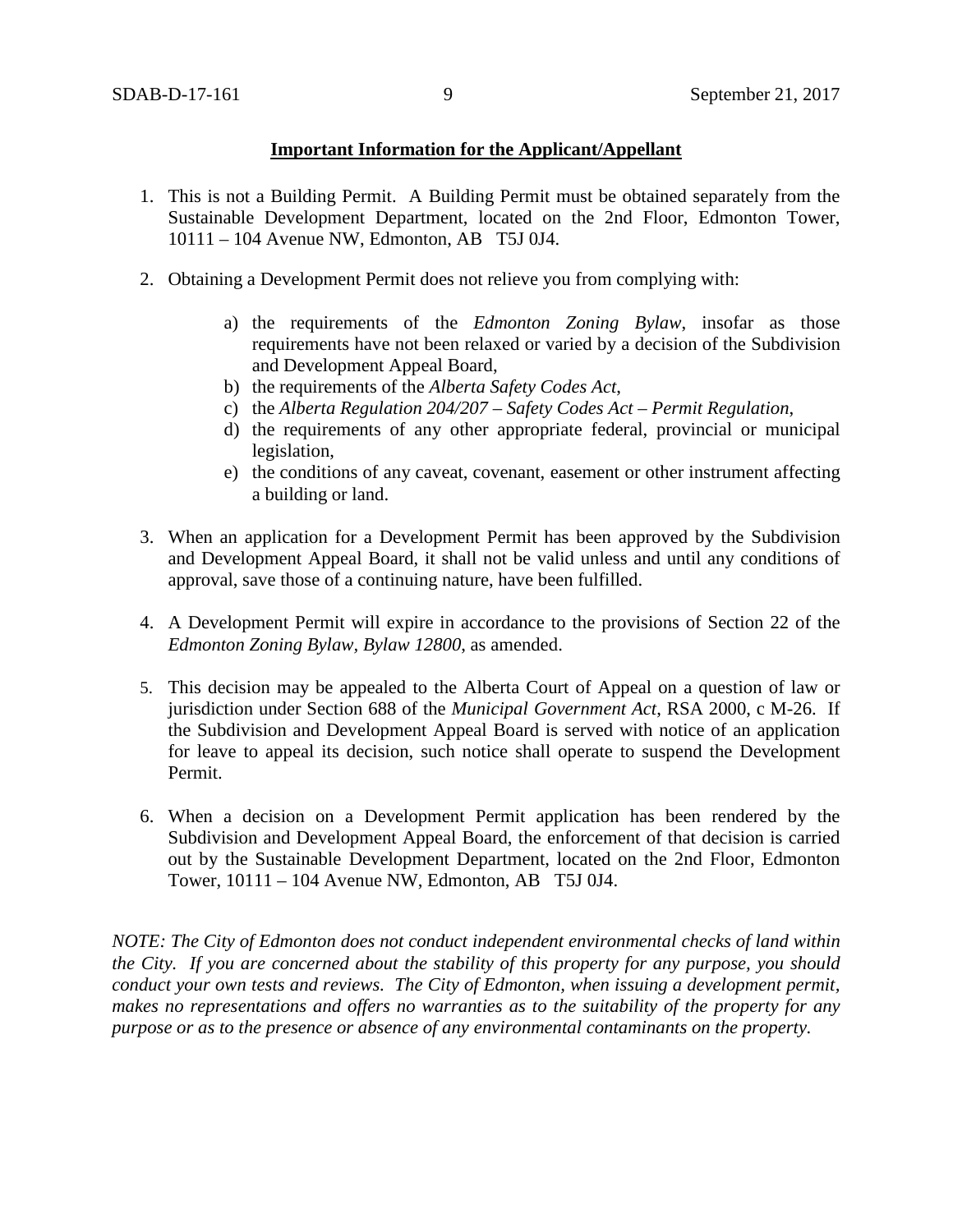

Date: September 21, 2017 Project Number: 219991859-013 File Number: SDAB-D-17-162

# **Notice of Decision**

[1] On September 6, 2017, the Subdivision and Development Appeal Board heard an appeal that was filed on August 9, 2017. The appeal concerned the decision of the Development Authority, issued on July 26, 2017, to refuse the following development:

> Construct exterior alterations to a Single Detached House (concrete parking extension, 2.92 m x 2.30 m) and to keep the front vehicular access to a Single Detached House in MNO area

- [2] The subject property is on Plan 1621253 Blk 16 Lot 15B, located at 11920 42 Street NW, within the RF1 Single Detached Residential Zone. The Mature Neighbourhood Overlay applies to the subject property.
- [3] The following documents were received prior to the hearing and form part of the record:
	- Copies of the refused permit, permit application with plot plan;
	- Appellant's supporting materials, including photographs and petition; and
	- Development Officer's written submissions dated September 5, 2017.
- [4] The following exhibits were presented during the hearing and form part of the record:
	- Exhibit "A" Approved Plot Plan dated August 12, 2016
	- Exhibit "B" Approved Development Permit for Single Detached House (2016)

# **Preliminary Matters**

- [5] At the outset of the appeal hearing, the Presiding Officer confirmed with the parties in attendance that there was no opposition to the composition of the panel.
- [6] The Presiding Officer outlined how the hearing would be conducted, including the order of appearance of parties, and no opposition was noted.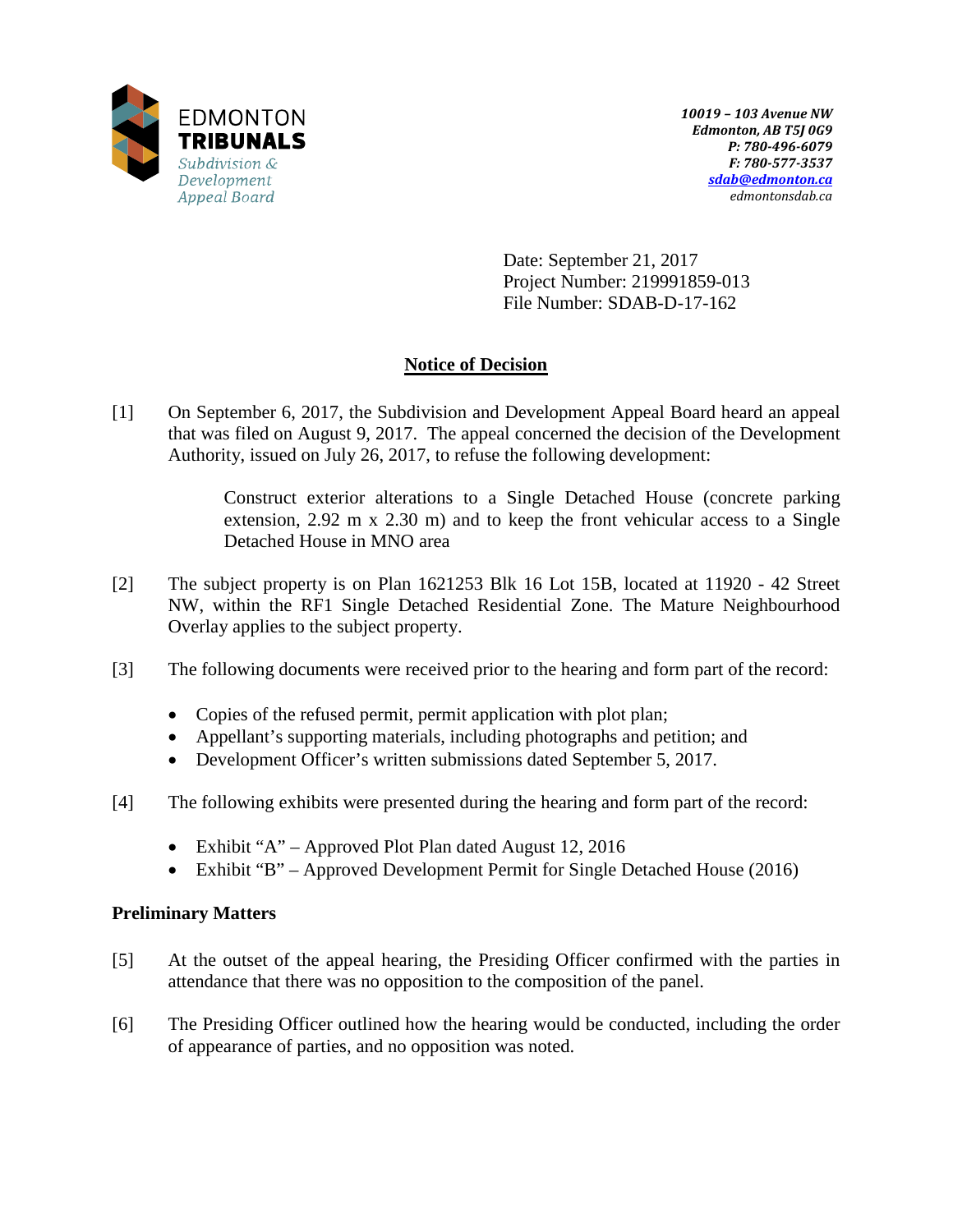[7] The appeal was filed on time, in accordance with section 686 of the *Municipal Government Act*, RSA 2000, c M-26.

#### **Summary of Hearing**

- *i) Position of the Appellant, Ellipse Developments Ltd.*
- [8] The Appellant was represented by Mr. T. Bolton, who is both the owner and builder of the project.
- [9] When he first applied for the Single Detached House development in 2016, Mr. Liang, the Development Officer, indicated that he would be in support of allowing the existing driveway to remain. Upon further review and feedback from Mr. Liang's supervisor, Mr. Bolton was advised that the Single Detached House would be approved but the front driveway would not be permitted.
- [10] Mr. Bolton subsequently applied for a permit to keep the existing front driveway (likely poured between 1950 and 1960) and to add a 2.92 metre by 2.3 metre extension to meet the minimum required dimensions for a parking space under the land use bylaw currently in effect. He identified the location of the existing driveway and the proposed extension on the site plan.
- [11] The front yard parking space would serve the interests of both the neighbourhood and the property owner by increasing available off-street and, therefore, on-street parking and by avoiding the inconvenience of shuffling vehicles parked in tandem to the rear. Backing out of a front driveway would be less hazardous than jostling vehicles in the back alley.
- [12] There are currently four graveled parking spaces in the rear yard. Mr. Bolton's intention is to pave this parking area and eventually to build a double garage when funds become available.
- [13] He referred the Board to the four signatures of support he had received from nearby neighbours including the immediately adjacent neighbour to the north. The owner of the immediately adjacent south property does not live in the City; therefore, he was unable to obtain his signature. Several neighbours felt he should be permitted to have front yard parking as it is common on this street. Two neighbours verbally advised him they did not approve of the front driveway but provided no reasons or written objections.
- [14] He then addressed the Development Officer's reasons for refusal
	- a) He acknowledged there is a landscaped boulevard with mature trees in front of the property. One of these trees is within one metre of the existing driveway and he is concerned that removing the driveway will compromise this tree by damaging the root system. There is also an existing 50 year old tree in his front yard which could also be damaged. He has worked very hard to preserve these existing trees during construction of the Single Detached House.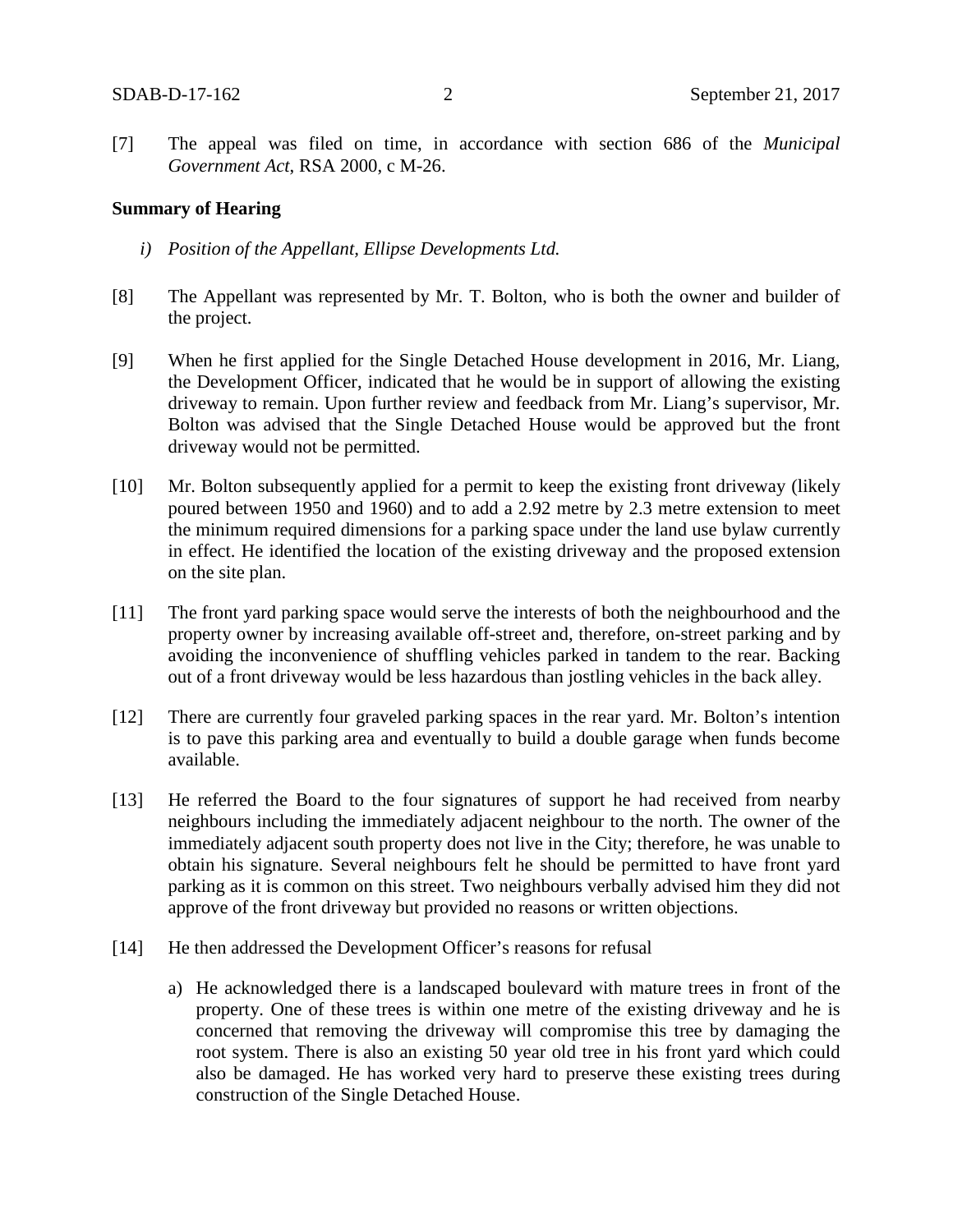- b) He cannot change the site width deficiency but it is not causing the neighbours or the City of Edmonton any tangible problems. He acknowledged that his lot is narrower than the majority of the other lots along the block as it is one half of a split lot.
- c) At least 70 percent of the Dwellings along this block have front vehicular access which is much greater than the 50% required in Section 814.3(10) of the *Edmonton Zoning Bylaw.*
- d) Section 54.2(2)(e)(i) of the *Edmonton Zoning Bylaw* stipulates that Parking Spaces shall not be located within a Front Yard; however, front yard parking is common on this street. In support, he referenced a series of photos from his materials. Several of these properties also have four rear parking spaces for a total of six parking spaces. He is not asking for special consideration – just to be treated like all the other neighbours. The last photo is of his property prior to the start of development.
- e) Thirteen houses within the 60 metre notification area have front driveway access and only three of these lead to garages as required by the bylaw. He identified these thirteen properties on the 60 metre notification map. Ten of these properties also have rear access.
- [15] He realizes that the City of Edmonton has rules in place to prevent new front driveways from being constructed but Old Beverly is a small town within a big city. He is looking for a fair decision so all homeowners on 42 Street can have the same privileges.
- [16] There are no safety issues with the proposed driveway and there are no fences or trees blocking the sightlines of a driver backing out. This is not the case with some of the other existing front driveways he previously identified.
- [17] Only 35 to 40 percent of the front yard would be surfaced with concrete. They have managed to keep two very large existing trees and have gone out of their way to keep the area green and to fit in with the neighbourhood.
- [18] He feels the existence of a legal secondary suite is a good reason to allow the proposed parking stall. He believes there are other secondary suites along the block but feels they may not be legal.
- [19] He confirmed that on-street parking is allowed on both sides of 42 Street.
	- *ii) Position of the Development Officer, Mr. B. Liang*
- [20] The Applicant originally applied for a Single Detached House at this location. At the time of the application, he proposed to retain the front driveway. In order to move the application along, the Development Permit for a Single Detached House was approved with the stipulation that the front driveway be removed as not all of the required Mature Neighbourhood Overlay conditions were met. Mr. Liang submitted a copy of the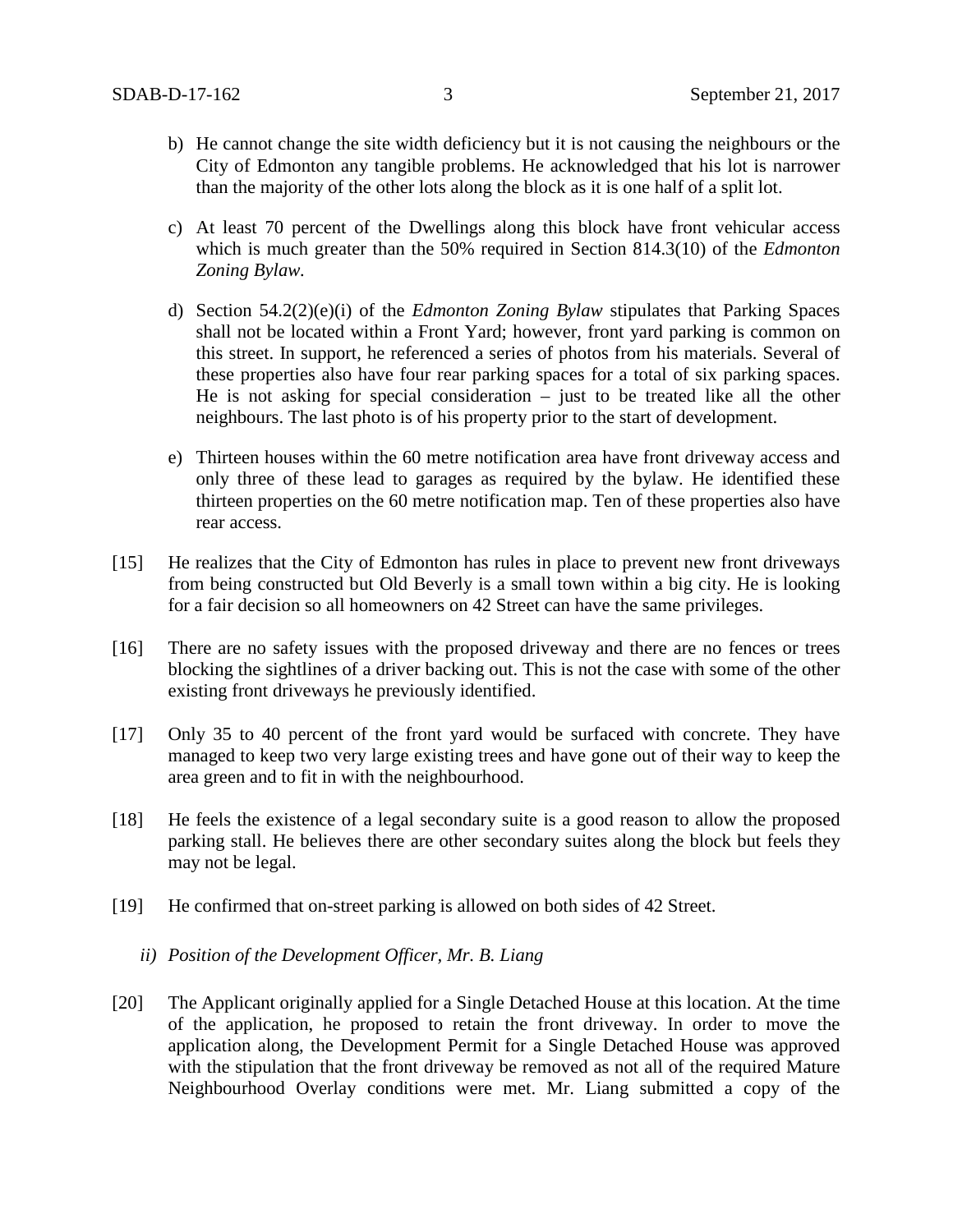previously approved development permit and plot plan requiring the removal of the driveway (Exhibits "A" and "B").

- [21] Mr. Bolton made an application last fall to add a Secondary Suite to the house as well as to keep the existing front driveway. The Secondary Suite required a variance to the minimum required site area and the Driveway would have required variances under the Mature Neighbourhood Overlay. During the review process, which included community consultation conducted by the applicant, the Development Authority decided it could not support the front driveway access so only the Secondary Suite was approved.
- [22] The current application was made to retain the front driveway and add additional hard surfacing in order to increase the dimension of the parking space to meet the bylaw requirements. This application was refused.
- [20] The amended Mature Neighbourhood Overlay regulations came into effect on September 1, 2017. The amended regulations are more stringent and there are no circumstances where a property can be developed with a front driveway if there is lane access. Also, this application did not meet the requirements of the old regulations as both a rear lane and a treed boulevard existed at the time of application as well as a deficiency in the minimum required site width.
- [21] The purpose of the Mature Neighbourhood Overlay is to support a pedestrian oriented design and streetscape. In older neighbourhoods, homes tend to have large, landscaped front yards and parking in the rear of the property. The absence of front driveways enhances the appearance of the street. All future redevelopments in mature neighbourhoods will require removal of front yard driveways to encourage front yard landscaping.
- [22] On this particular blockface, six of nine properties have vehicular access from the street but all lead to a side yard or a rear detached garage. While some of the neighbours choose to park in the front yard, this is a violation of the zoning bylaw and could be subject to enforcement if a complaint is received. Just because something is being done does not make it acceptable. In the Development Officer's opinion a variance to allow front yard parking and access detracts from the appearance of the neighbourhood.
- [23] There are four proposed parking spaces and under the new regulations only two parking spaces are required for a Single Detached House with a Secondary Suite. There is no hardship at this site to require a front yard parking space.
- [24] Under the new Mature Neighbourhood Overlay regulations Community Consultation is not required for the proposed development. In any event the consultation had been done last year.
- [25] Although the driveway existed for many years before the site was subdivided there are no other skinny lots in the neighbourhood with front driveways.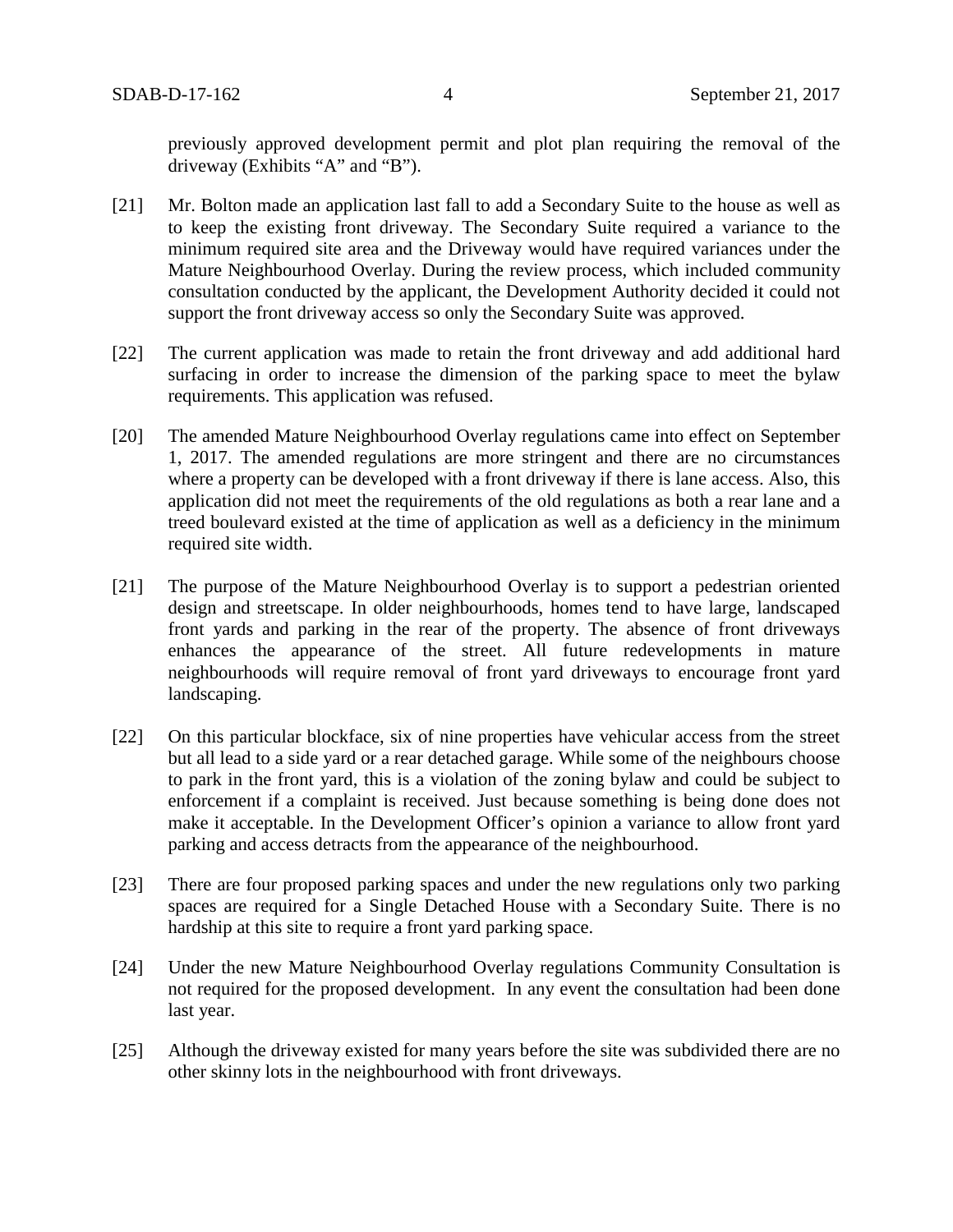- [26] Mr. Liang clarified that his recommended Condition 3 means that the proposed driveway extension should be hard surfaced concrete as opposed to gravel.
- [27] He believes that the existing driveway can be removed without damaging existing trees. In the original development permit for the Single Detached House the removal of the driveway is discussed in Conditions 14 and 16. Condition 14 directs that the existing access to 42 Street must be filled in and the sidewalk, curb and gutter constructed and the boulevard restored to grass. Condition 16 states the existing boulevard tree must be protected and provides a phone number to the Urban Forestry Department to obtain directions.

### *iii) Rebuttal of the Appellant*

- [28] Mr. Bolton understands the City is requiring more trees and shrubs in new developments. He has managed to keep two mature trees that are 50 plus years old. There will be much more landscaping than hard surfaced concrete if the development is granted.
- [29] Many of the houses on the block have front access and residents are parking in the front yard as evidenced in the photos he took last night. The zoning bylaw is apparently not being enforced and if he took more photos tonight they would show the same situation.
- [30] People want more parking stalls, not less and some homes have up to six parking stalls.
- [31] He confirmed he is in agreement with the recommended conditions of the Development Officer should this Board grant this appeal.

## **Decision**

[32] The appeal is DENIED and the decision of the Development Authority is CONFIRMED. The development is REFUSED.

### **Reasons for Decision**

- [33] The driveway extension is Accessory to Single Detached Housing, which is a permitted Use in the RF1 Single Detached Residential Zone.
- [34] The Board finds that two large mature trees, one on the boulevard and one in the front yard, can be protected and preserved if the existing driveway is removed.
- [35] The original approved application for the Single Detached House stipulated that the existing front drive must be removed. The removal of the front drive was also a condition of the approval of the Secondary Suite and the applicant is now attempting for a third time to try to keep the driveway and to add an extension to make it viable for parking a vehicle in the front yard.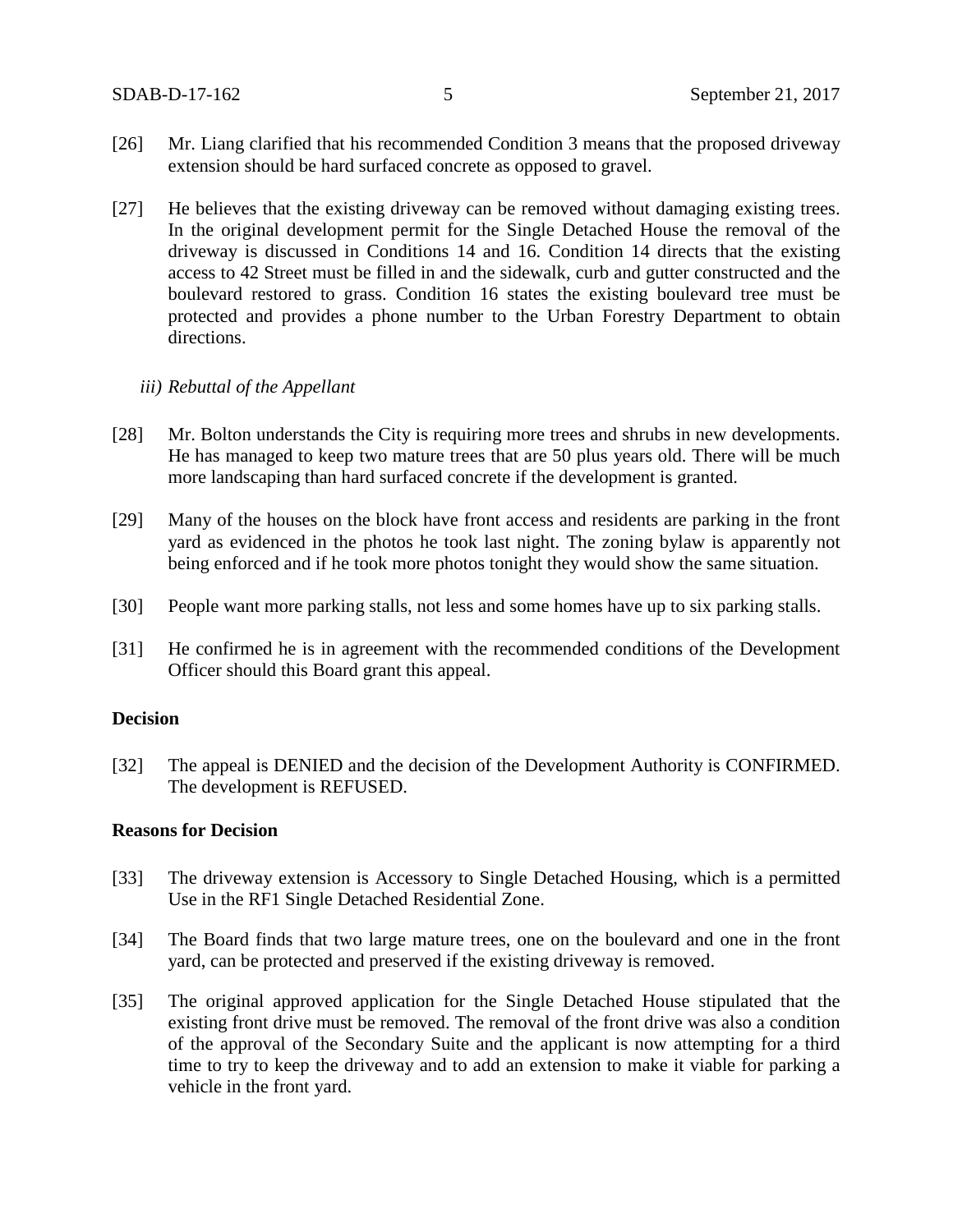- [36] The Board is opposed to having a car parked in the front yard for several reasons:
	- a) This is a subdivided lot. Although it is still 30 feet in width, section  $54.2(2)(e)(i)$  of the *Edmonton Zoning Bylaw* stipulates there are to be no parking spaces in the front yard.
	- b) The Board feels that having cars parked in the front yard does not add to the pedestrian amenities of a street in this area.
	- c) Even though the driveway was in place when this property was purchased and has been there for a considerable length of time, the City states that when there is a lane, there will be no vehicular access to the front. A front driveway is a concrete area and will prevent landscaping.
	- d) Although there are several houses on this blockface with front access they all lead to parking at the side or at the back of the house. Some residents have chosen to park in their front yard but that does not make it acceptable.
- [37] This development does have room for parking four vehicles in the rear yard with lane access. Under the present bylaws for a Single Detached Housing with a Secondary Suite only two parking spaces are required. If the Board were to allow the front driveway with the proposed extension, this site would have five parking spaces. The Board does not feel that number is required.
- [38] The driveway that is proposed with the extension does not lead to a garage or a parking area. It is only a driveway where parking would occur.
- [39] The Appellant stated that having tandem parking in the rear would be inconvenient. However, inconvenience is not a hardship; therefore, the Board does not find there is any hardship associated with this property.
- [40] By removing the driveway there will be more available street parking which will enhance the streetscape.
- [41] The Board finds that the proposed development will unduly interfere with the amenities of the neighbourhood and materially interfere with or affect the use, enjoyment or value of neighbouring parcels of land.

Patricia L. Janes.

Patricia Jones, Presiding Officer Subdivision and Development Appeal Board

Board Members Present: Mr. M. Young; Ms. E. Solez; Ms. L. Gibson; Mr. K. Hample